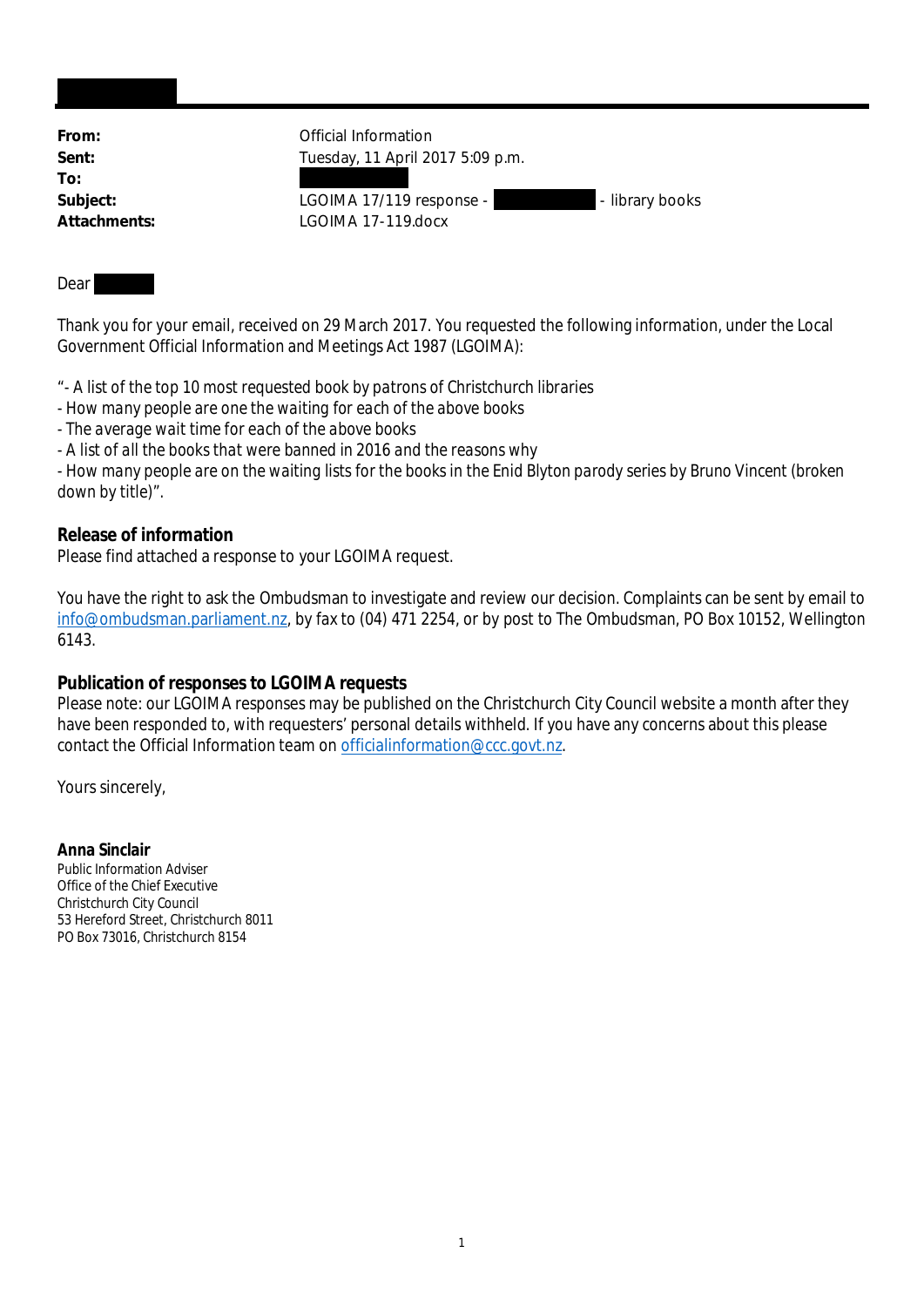### LGOIMA 17/119 – Library books

# **- A list of the top 10 most requested book by patrons of Christchurch libraries**

**- How many people are one the waiting for each of the above books**

| Data as at 30 <sup>th</sup> March 2017 |                                            |              |                                                                      |                    |  |
|----------------------------------------|--------------------------------------------|--------------|----------------------------------------------------------------------|--------------------|--|
|                                        | total<br>copies<br>(including<br>copies on | <b>Holds</b> |                                                                      |                    |  |
| holds                                  | order)                                     | Ratio        | Title                                                                | Author             |  |
| 82                                     | 27                                         | 3            | LION: A LONG WAY HOME                                                | Brierley, Saroo    |  |
| 67                                     | 12                                         | 6            | THE WISH CHILD                                                       | Chidgey, Catherine |  |
| 62                                     | 11                                         | 6            | <b>BORN TO RUN</b>                                                   | Springsteen, Bruce |  |
| 58                                     | 52                                         |              | NIGHT SCHOOL                                                         | Child, Lee, pseud. |  |
| 57                                     | 8                                          | 7            | <b>BEHIND HER EYES</b>                                               | Pinborough, Sarah  |  |
| 53                                     | 16                                         | 3            | HILLBILLY ELEGY A MEMOIR OF A<br><b>FAMILY AND CULTURE IN CRISIS</b> | Vance, J. D.       |  |
| 52                                     | 45                                         |              | <b>CITY OF FRIENDS</b>                                               | Trollope, Joanna   |  |
| 43                                     | 35                                         | 1            | <b>DANGEROUS GAMES</b>                                               | Steel, Danielle    |  |
| 48                                     | 14                                         | 3            | <b>WORKING CLASS BOY</b>                                             | Barnes, Jimmy      |  |
| 40                                     | 35                                         |              | THE WHISTLER                                                         | Grisham, John      |  |

- **The average wait time for each of the above books**

The library works on a ratio of 5 holds per copy of a title as a guideline. This is generally managed by monitoring how rapidly a hold list might be building and then ordering additional copies when this is moving steadily above that 5:1 threshold. It is not an absolute measure. We may also factor in how many different formats we may hold that title, such as large print, audiobook or eBook.

We do this to ensure customers do not have to wait too long for a hold. In general books are issued for a four week period, however the actual return time may vary. Some customers might return the book as soon as they have finished it, others may not return it until it is overdue. But assuming an average 4 weeks per loan and based on the hold ratio for the titles listed above, the wait may vary from within the next month to possibly up to 6 or 7 months.

- **A list of all the books that were banned in 2016 and the reasons why**

Christchurch City Libraries does not ban books. This enquiry should be directed to the Office of Film and Literature Classification.

- **How many people are on the waiting lists for the books in the Enid Blyton parody series by Bruno Vincent (broken down by title)**

We do not have any of these titles at the moment, though we have placed orders for copies of

- $\cdot$  Five go parenting
- Five on Brexit Island